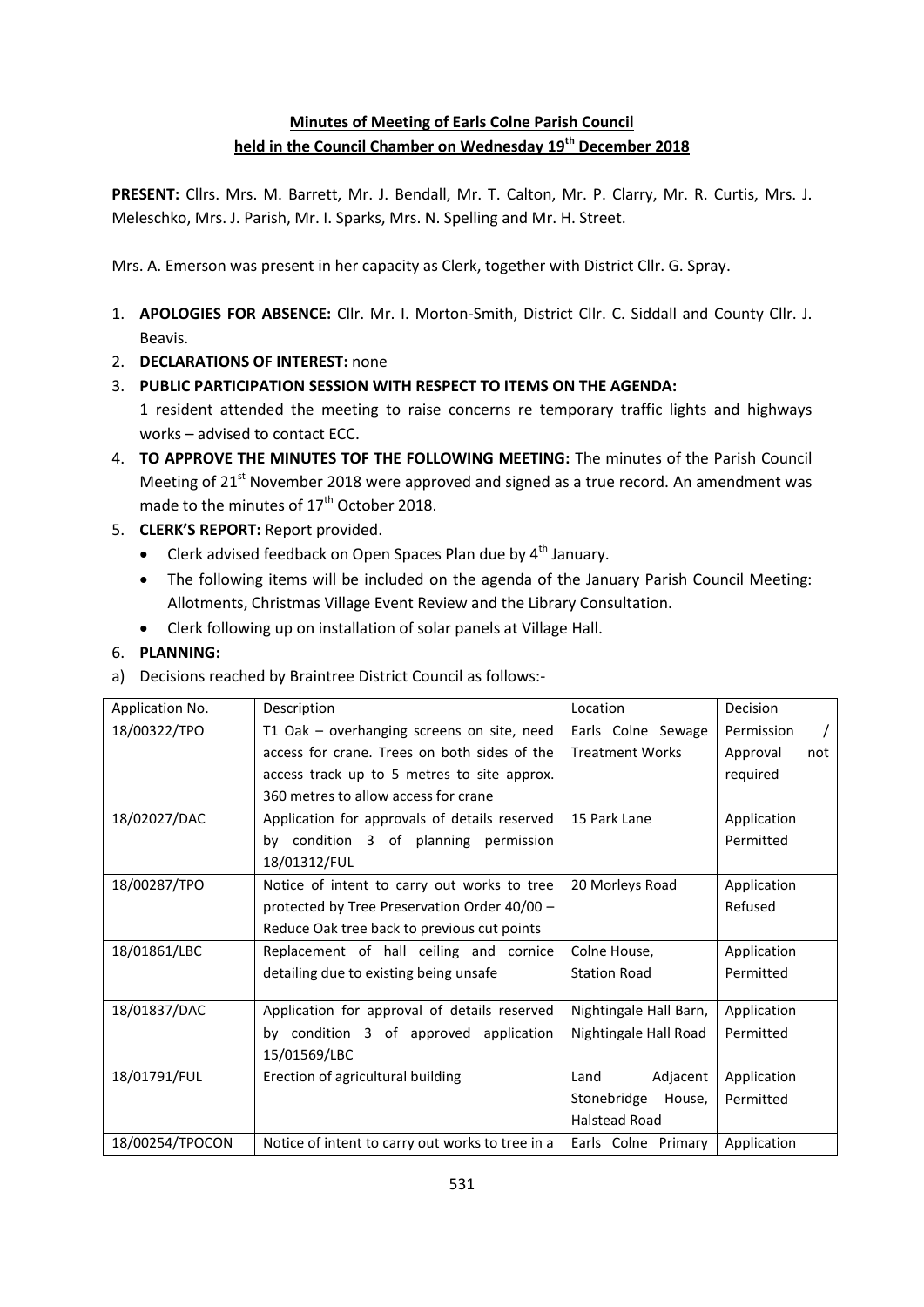|              | conservation area - Beech $(T1)$ - reduce       | School, Park Lane     | Permitted        |
|--------------|-------------------------------------------------|-----------------------|------------------|
|              | crown by 3-4 metres to all aspects and crown    |                       |                  |
|              | thin by 10%. The tree has a large fruiting body |                       |                  |
|              | believed to be Ganoderma austral which has      |                       |                  |
|              | caused hollowness within the main stem,         |                       |                  |
|              | revealed by a recent PiCUS Sonic Tomography     |                       |                  |
|              | survey.                                         |                       |                  |
| 18/01624/FUL | Proposed two storey side, rear and part single  | Gu Brath, Coggeshall  | Application      |
|              | storey and rear wrap around extension with      | Road                  | Refused          |
|              | pitched roofs over                              |                       |                  |
| 18/01396/DAC | Erection of replacement barn                    | 1 Church Hill         | Granted,<br>Part |
|              |                                                 |                       | Part Refused     |
|              |                                                 |                       |                  |
| 18/00871/FUL | Conversion of existing barn dwelling to 2x3     | The<br>Colne<br>Farm, | Application      |
|              | bedroom dwellings and porch extensions and      | Green<br>Farm,        | Permitted        |
|              | creation of 1 x 4 bedroom detached dwelling     | <b>Halstead Road</b>  |                  |

b) Current Applications were reviewed by the Parish Council as follows:-

| <b>Application No.</b> | <b>Description</b>                                | Location            | <b>Parish Council</b> |
|------------------------|---------------------------------------------------|---------------------|-----------------------|
|                        |                                                   |                     | <b>Decision</b>       |
| 18/00344/TPOCON        | Notice of intent to carry out works to tree in a  | 4 Squires Court,    | No objection          |
|                        | Conservation Area - Fell Silver Birch tree        | High Street         |                       |
| 18/02142/FUL           | Erection of stable block comprising 2 stables     | The Cart Lodge,     | objection,<br>No      |
|                        | and hay store with integral tack room. Change     | Coggeshall Road     | but restrictions      |
|                        | of use of 1.3 acres of agricultural land to       |                     | on use of upper       |
|                        | equestrian and erection of 3 bay cart lodge       |                     | floor                 |
|                        | style garage                                      |                     |                       |
| 18/00336/TPOCON        | Notice of intent to carry out works to trees in a | Colne Valley Golf   | No objection          |
|                        | Conservation Area – take limbs off and reshape    | Club,               |                       |
|                        | large Oak tree by 9th green and reshape and       | <b>Station Road</b> |                       |
|                        | dead wood another Oak on 10th hole                |                     |                       |
| 18/02115/OUT           | Construction of a single storey dwelling          | Pudsies Paddock,    | Objection             |
|                        |                                                   | <b>Station Road</b> |                       |
| 18/00325/TPO           | Notice of intent to carry our works to trees      | Connaught House,    | objection,<br>No      |
|                        | protected by Tree Preservation Order 19/00 -      | Coggeshall<br>19a   | but tree line to      |
|                        | Carry out works to 2 Lime trees, lift crown to 4  | Road                | be<br>kept            |
|                        | metres on both trees, cut back 2 metres from      |                     | consistent            |
|                        | the nearby garage structure, remove all           |                     | throughout            |
|                        | mistletoe and remove all dead wood                |                     | road                  |

Cllrs. I. Sparks, H. Street, R. Curtis and J. Bendall to prepare objection documentation for 18/02115/OUT. Clerk to ensure Colne Engaine Parish Council is aware of application.

c) Planning Committee Meeting –18/00214/OUT Land Rear of Tey Road. No date has been agreed as yet. Planning officers considering letter sent from Tey Road Group. Clerk to forward copy to members.